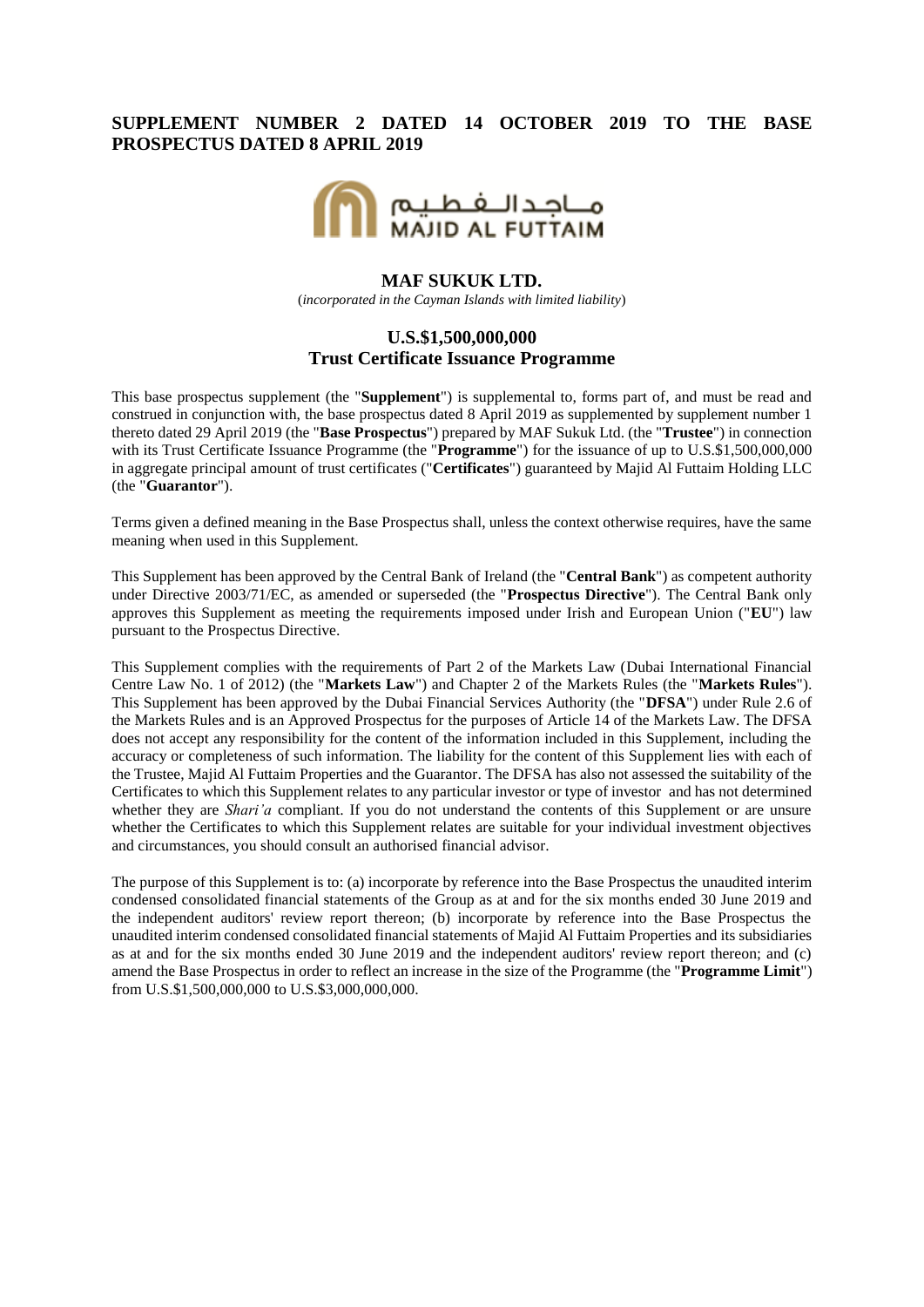## **IMPORTANT NOTICES**

Each of the Trustee, Majid Al Futtaim Properties and the Guarantor accepts responsibility for the information contained in this Supplement. To the best of the knowledge of each of the Trustee, Majid Al Futtaim Properties and the Guarantor (each having taken all reasonable care to ensure that such is the case), the information contained in this Supplement is in accordance with the facts and does not omit anything likely to affect the import of such information.

None of the Dealers, the Delegate or the Agents has independently verified the information contained in this Supplement. Accordingly, no representation, warranty or undertaking, express or implied, is made and no responsibility or liability is accepted by any of them as to the accuracy, adequacy, reasonableness or completeness of the information contained in this Supplement or any other information provided by the Trustee, Majid Al Futtaim Properties or the Guarantor in connection with the Programme.

None of the Dealers accepts any responsibility for any acts or omissions of the Trustee, Majid Al Futtaim Properties or the Guarantor or any other person in connection with the Supplement or the issue and offering of Certificates.

To the extent that there is any inconsistency between: (a) any statement in this Supplement or any statement incorporated by reference into the Base Prospectus by this Supplement; and (b) any other statement in, or incorporated by reference into, the Base Prospectus, the statements in (a) above will prevail.

Save as disclosed in this Supplement, no significant new fact, material mistake or inaccuracy relating to the information included in the Base Prospectus which is capable of affecting the assessment of the Certificates issued under the Programme has arisen or been noted, as the case may be, since publication of the Base Prospectus.

This Supplement does not constitute an offer of, or an invitation by or on behalf of the Trustee, Majid Al Futtaim Properties, the Guarantor or the Dealers to subscribe for, or purchase, any Certificates.

Copies of this Supplement, the Base Prospectus and the documents incorporated by reference in either: (i) will be available in electronic form on the websites of the Irish Stock Exchange plc trading as Euronext Dublin (www.ise.ie) and Nasdaq Dubai (www.nasdaqdubai.com); and (ii) can be obtained on written request and without charge from the registered office of the Trustee and from the registered office of the Principal Paying Agent as described in the Base Prospectus.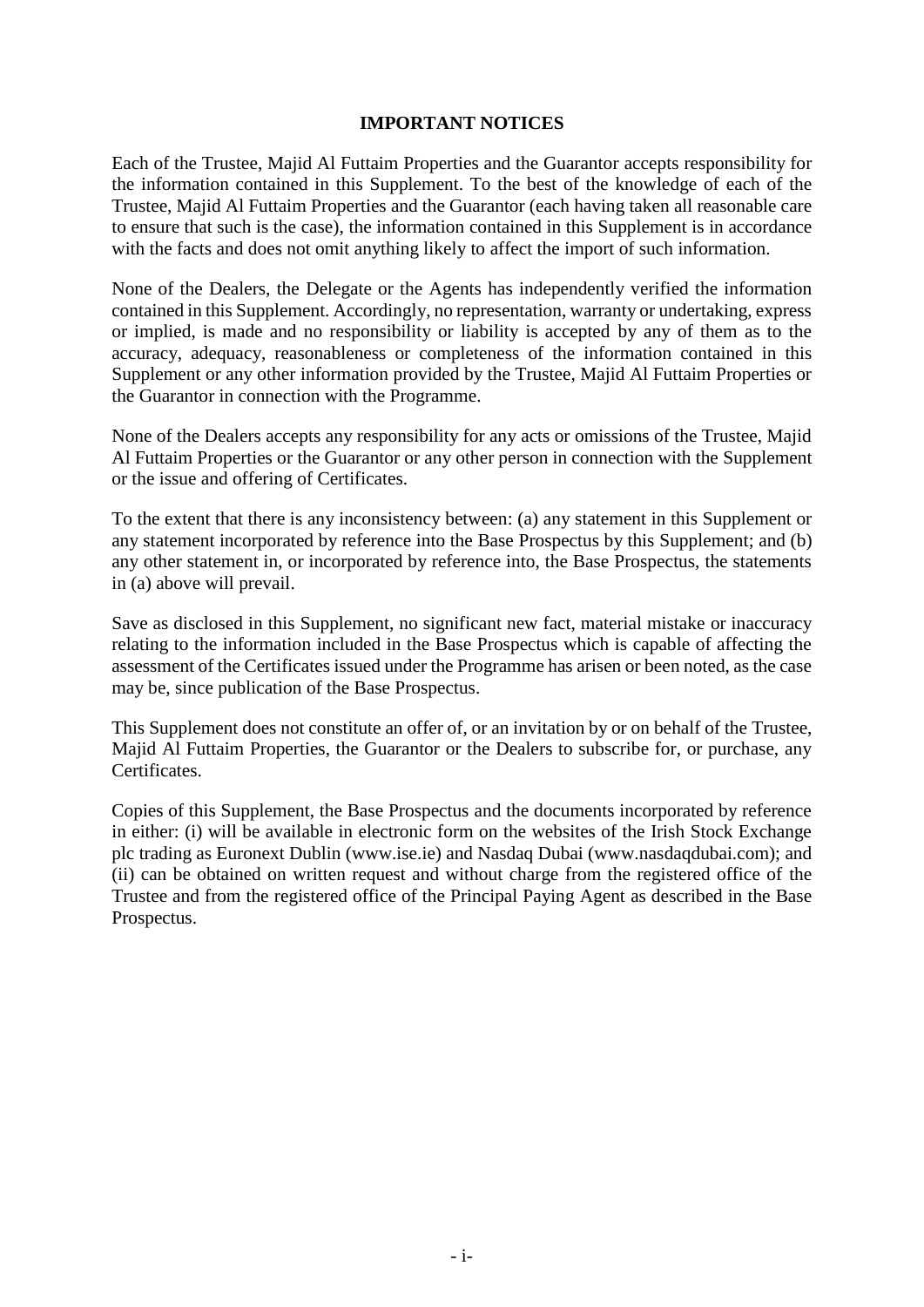## **AMENDMENTS OR ADDITIONS TO THE BASE PROSPECTUS**

With effect from the date of this Supplement, the information appearing in, or incorporated by reference into, the Base Prospectus shall be amended and/or supplemented in the manner described below.

# **PUBLICATION OF H1 2019 FINANCIAL STATEMENTS**

On 27 August 2019, the Group published its unaudited interim condensed consolidated financial statements as at and for the six month period ended 30 June 2019, together with the independent auditors' review report thereon (the "**Group H1 2019 Financial Statements**"). An electronic copy of the Group H1 2019 Financial Statements is available at:

[https://www.ise.ie/debt\\_documents/MAFH%20Condensed%20consolidated%20interim%20F](https://www.ise.ie/debt_documents/MAFH%20Condensed%20consolidated%20interim%20FS%20-%2030%20June%202019_80dd4646-e447-4539-8a28-6cd5d4afa8c6.pdf) [S%20-%2030%20June%202019\\_80dd4646-e447-4539-8a28-6cd5d4afa8c6.pdf.](https://www.ise.ie/debt_documents/MAFH%20Condensed%20consolidated%20interim%20FS%20-%2030%20June%202019_80dd4646-e447-4539-8a28-6cd5d4afa8c6.pdf)

On 19 August 2019, Majid Al Futtaim Properties published its unaudited interim condensed consolidated financial statements as at and for the six month period ended 30 June 2019, together with the independent auditors' review report thereon (the "**MAF Properties H1 2019 Financial Statements**" and, together with the Group H1 2019 Financial Statements, the "**H1 2019 Financial Statements**"). An electronic copy of the MAF Properties H1 2019 Financial Statements is available at:

[https://www.ise.ie/debt\\_documents/MAFP%20-%20Condensed%20Consolidated%20Interim](https://www.ise.ie/debt_documents/MAFP%20-%20Condensed%20Consolidated%20Interim%20Financial%20Statements%2030Jun19_5796d76f-f2e0-4caa-aca3-646f100a20ce.pdf) [%20Financial%20Statements%2030Jun19\\_5796d76f-f2e0-4caa-aca3-646f100a20ce.pdf.](https://www.ise.ie/debt_documents/MAFP%20-%20Condensed%20Consolidated%20Interim%20Financial%20Statements%2030Jun19_5796d76f-f2e0-4caa-aca3-646f100a20ce.pdf)

A copy of the H1 2019 Financial Statements has been filed with the Central Bank and the DFSA and the H1 2019 Financial Statements are incorporated by reference in, and form part of, this Supplement in their entirety and, by virtue of this Supplement, form part of the Base Prospectus.

Any parts of the H1 2019 Financial Statements which are not expressly incorporated by reference in this Supplement as provided above are either not relevant for investors or are covered elsewhere in this Supplement.

Any documents themselves incorporated by reference in the H1 2019 Financial Statements shall not form part of this Supplement.

Unless specifically incorporated by reference into this Supplement, information contained on any website referred to in this Supplement does not form part of this Supplement.

### **Significant or Material Change**

The sub-section headed "*Significant or Material Change*" on pages 189-190 of the Base Prospectus shall be deemed to be replaced in its entirety with the following paragraphs:

"There has been no significant change in the financial or trading position of the Trustee and no material adverse change in the financial position or prospects of the Trustee, in each case, since 31 December 2018.

There has been no significant change in the financial or trading position of each of Majid Al Futtaim Properties and the Guarantor and their respective subsidiaries, taken as a